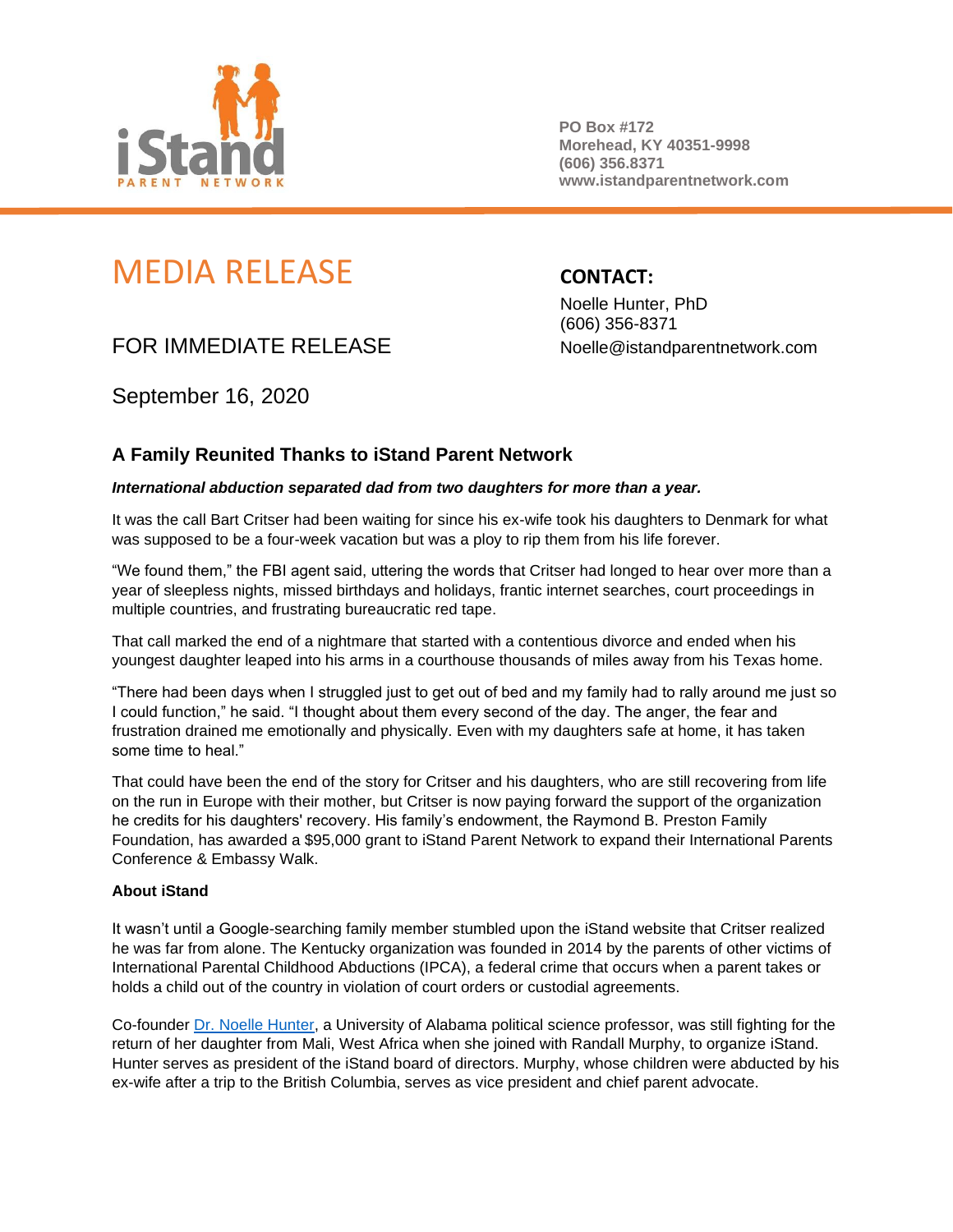

Family Reunited: Page Two

Hunter's daughter Muna was 4 when she was taken out of the country by her father despite not having the child's passport or permission from Hunter as specified in the joint custody agreement. With the relentless resolve that helped her beat a cocaine addiction years before, she fought fiercely in the United States and in Mali for her daughter's return. She staged a protest at the Mali Embassy in Washington, D.C. She also rallied Kentucky legislators, including Senate Majority Leader Mitch McConnell and Sen. Rand Paul and U.S. Rep. Harold Rogers to assist with outreach to the Mali government.

Her story gained [national attention.](https://www.courier-journal.com/story/news/politics/2014/10/08/behind-mcconnell-ad-ky-womans-story/16921211/) She provided [congressional testimony](https://www.congress.gov/115/meeting/house/105845/witnesses/HHRG-115-FA16-Wstate-HunterN-20170406.pdf) on IPCA and was appointed to one of the highest positions in [Kentucky government,](https://www.cnhi.com/featured_stories/former-addict-public-servant-appointed-to-one-of-kentuckys-highest-positions/article_38c53e32-371d-11e6-8630-5f4a5d631a09.html) platforms from which she pushed for greater IPCA awareness and protections.

"My own story was triumphant and glorious, but unfortunately, many parents and grandparents are not so fortunate," she said. "Unfortunately, there is no manual for recovering children and no two cases are exactly the same, but every success, every failure and every connection that we can share saves someone else a lot of time, money and heartache."

The mission of iStand is to stand in solidarity with parents impacted by IPCA, prevalent in part because there are no controls at airports and borders to prevent parents from taking children out of the county. Language barriers, cultural biases, extensive legal fees and traveling expenses, complicated international court systems and bureaucratic red tape make recovering children from some countries nearly impossible, Hunter said. The COVID-19 pandemic has created additional challenges for parents seeking the return of their children as many foreign courts and governments have shut down or have limited operations.

With a team of volunteers who moonlight as legal resources, coaches and sympathizers, iStand has aided in the recovery of 47 children from more than 20 countries, including two countries, Mexico and India, considered to be most noncompliant by the U.S. State Department. Like Critser, some parents begin helping others even before their own children are returned.

"There is never an expectation that any of our parents pay it forward; it's enough to survive it," said Hunter, who also volunteers her time. "We've been blessed that many of our parents and grandparents are willing to use their experiences to help others. We are the absolute experts on IPCA; no one knows it like someone who has lived through it."

The grant from Critser's family's endowment, the Preston Family Foundation, will allow iStand to begin meeting the rising demand for services from parents. The organization's track record and outreach efforts have led to an increased number of referrals from the U.S. Department of State, the National Center for Missing and Exploited Children, other clients and the organization's website and social media. Hunter said the grant will allow iStand to hire Murphy for its first paid position, a part-time parent advocate to provide direct services to new families. Murphy will handle client intake, case assessment and plan development and resource referrals and help build and maintain a member and resource database.

"We currently field one to two calls a week from new contacts and maintain a case load of 15-20 active cases," Hunter said. "Our volunteers are incredibly resourceful and generous with their time, but we simply cannot take on the volume of cases we would like to. So many families need our help."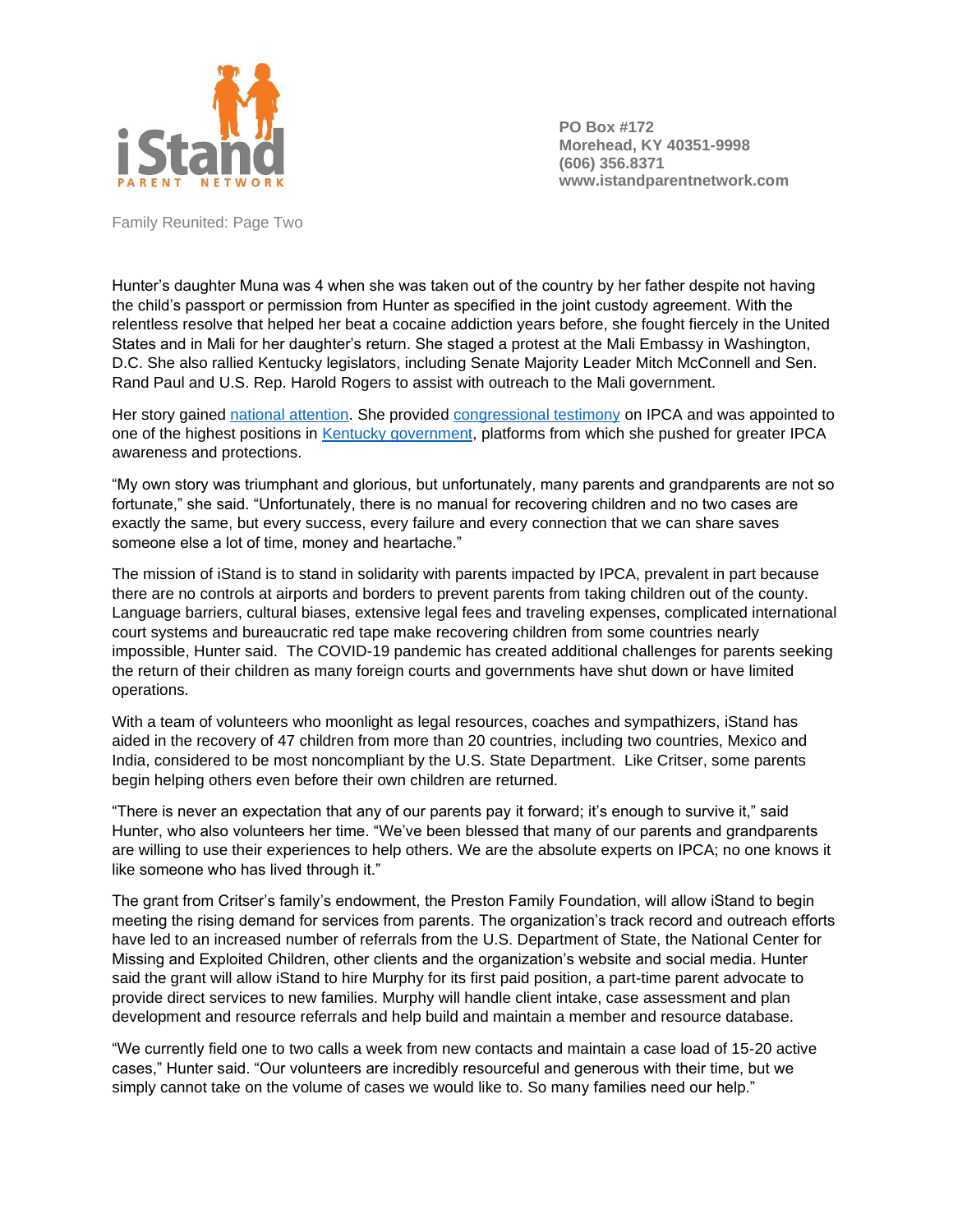

Family Reunited: Page Three

#### **The conference**

The [iStand International Parents Conference & Embassy Walk](https://www.istandparentnetwork.com/istand-2020-ignite-fight-reunite) was first held in 2014, about a month before Hunter traveled to Mali to retrieve her daughter, with about 14 parents in attendance. Since then, the conference has grown steadily, drawing about 72 supporters in 2019.

The first day of the conference includes meetings with policy makers to lobby for a federal IPCA awareness month and for reforms to the 2014 [Goldman Act.](https://travel.state.gov/content/dam/childabduction/International%20Child%20Abduction%20Prevention%20and%20Return%20Act.pdf)

The second day also includes various workshops, an international coffee hour for networking and an awards luncheon. The keynote speaker this year will be Caitlin Krauss, a research criminologist on [The](http://www.thevanishedpodcast.com/)  [Vanished Podcast,](http://www.thevanishedpodcast.com/) which features a different missing person's case each week. Krauss will present her research on internationally abducted children, discuss United States visa and immigration policies, review existing criminal remedies, and discuss IPCA reform.

There also is an awards ceremony highlighting the IPCA champions -- a Crusader Award for parent advocates, an iStand Champion Award for a public figure or legislator and the Beacon Award for a social media activist. Sen. Mitch McConnell, who has supported many IPCA initiatives and iStand parents, including Critser, is a former recipient of the Champion Award.

The third day features an Embassy Walk, where parents meet with representatives from nations where children are abducted and are coached by iStand volunteers in making assistance requests and raising awareness about IPCA.

"Our goal is to bring government and parents together to break down barriers," Hunter said. "This is also a time for us to coach our parents on how to make specific asks of their state delegation and share the challenges they are facing in recovering their children."

#### **Not by chance**

Hunter's unique tie to Henderson, Kentucky helped land the grant from the Preston Foundation. The small town, located on the Kentucky border with Indiana, became a refuge for Hunter in 2007 while she recovered from a drug addiction in 2007.

Hunter first used crack cocaine while living in Chicago in 1997, but always thought she had her usage under control. She managed to complete her graduate and doctorate degrees and land a job as a professor at Morehead State University before her addiction spiraled out of control. She was arrested in 2007 after she was found using drugs in a car with her baby.

She went to Women's Addiction Recovery Manor (WARM) to beat her addiction, get her record expunged and regain custody of her daughter. But her marriage did not survive, and her drug history worked against her in the custody battle despite her sobriety.

"In Mali, drug abuse is highly stigmatized, so even though I wasn't using anymore, he was able to use my past to his advantage, at least for a time," she said.

She realized the significance of her connection to Henderson and to WARM in 2019, when she applied for the grant from the Henderson-based Preston Family Foundation. Founded in 1990 by Critser's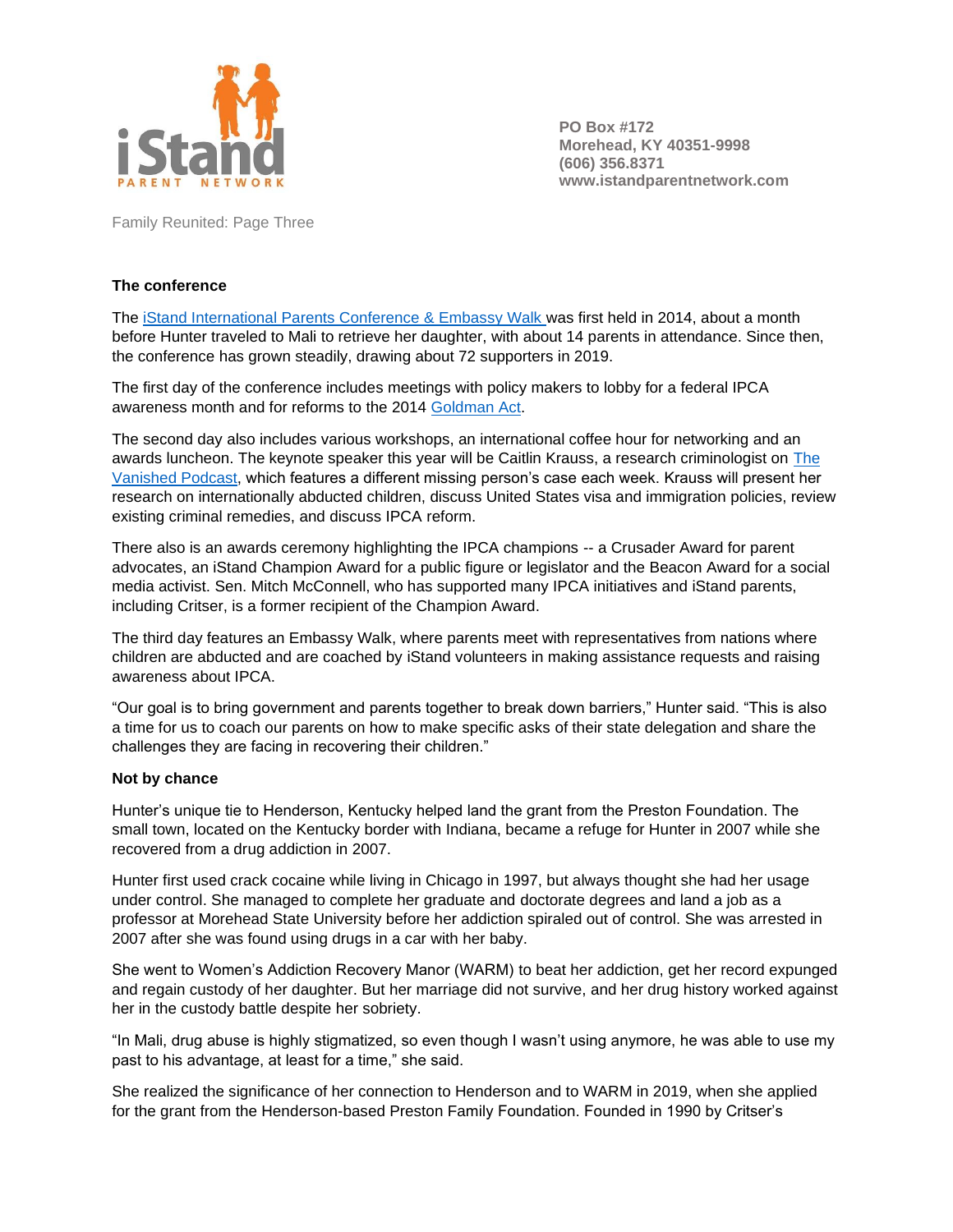

Family Reunited: Page Four

grandfather**,** the foundation has awarded more than \$11 million in grants to organizations with ties to Henderson and Western Kentucky.

"During one of my conversations with the Critsers while they were contemplating the grant request, I mentioned WARM and asked if they knew the founder, Dale Sights," she said. "Turns out, Dale is the vice president of the bank owned by the Preston family, and I was able to tell them that Dale could vouch for me."

The connection helped iStand land a \$10,000 grant in 2019 and an additional \$95,000 grant in July.

Critser was unaware of Hunter's Henderson connection when his aunt discovered iStand a few months after his daughters were abducted. He credits iStand for the return of his daughters from their mother, who also battled an addition. His ex-wife, who struggles with alcoholism, was on the run with the girls for nearly 2 years after a bitter divorce until she had a car crash that helped authorities locate her.

"She crashed into a fence on a farm and the farmer did a Google search of her name to try to find her," Critser said. "One of the first things iStand had me do was create an extensive online and social media presence to share my story and information about any sighting of the girls. Because I followed that advice, that farmer was able to pull up tons of information about the case and contact me."

#### **The future**

Hunter hopes funding from the foundation – and outreach at the conference this month – will garner funding for additional initiatives and increased advocacy for reform.

Among the organization's goals is the expansion of post-recovery services for children and families.

"Our primary concern is supporting the parents in getting their children back, but we never forget that the real victims are the children," she said. "We currently have a partner who delivers some aftercare to our families, but this is an area where we could do more with additional support."

Hunter's daughter, Muna, has adapted well with the help of her family. She has two older sisters -- Rysa, who was inspired by her family's ordeal to become a family law attorney and Rachel, a book author who is working on a doctorate in art. Muna is now an iStand volunteer and helps with tasks ranging from stuffing envelopes to joining protests on behalf of other abducted children.

"It's crazy to think that she was 4 and into Dora the Explorer when she was taken and 7 when she returned and is now a teenager," Hunter said. "She remembers everything that happened back then, and she misses her father, who has chosen not to be involved in her life."

Critser said his girls are adjusting well to life in Texas and have warmed up to their stepmother and stepsiblings.

"My wife and I have worked hard to give them as normal a life as possible, as if they are just back home from a long vacation away from us," he said. "As crazy as the pandemic has been, it has been a welcome excuse for keeping them close and allowing them to ease into their lives. Working with iStand has been a way for me to heal from my own trauma by pouring my emotion and energy into helping other families."

Critser expressed his gratitude for the safe return of his daughter on the Facebook page where he documented his ordeal.